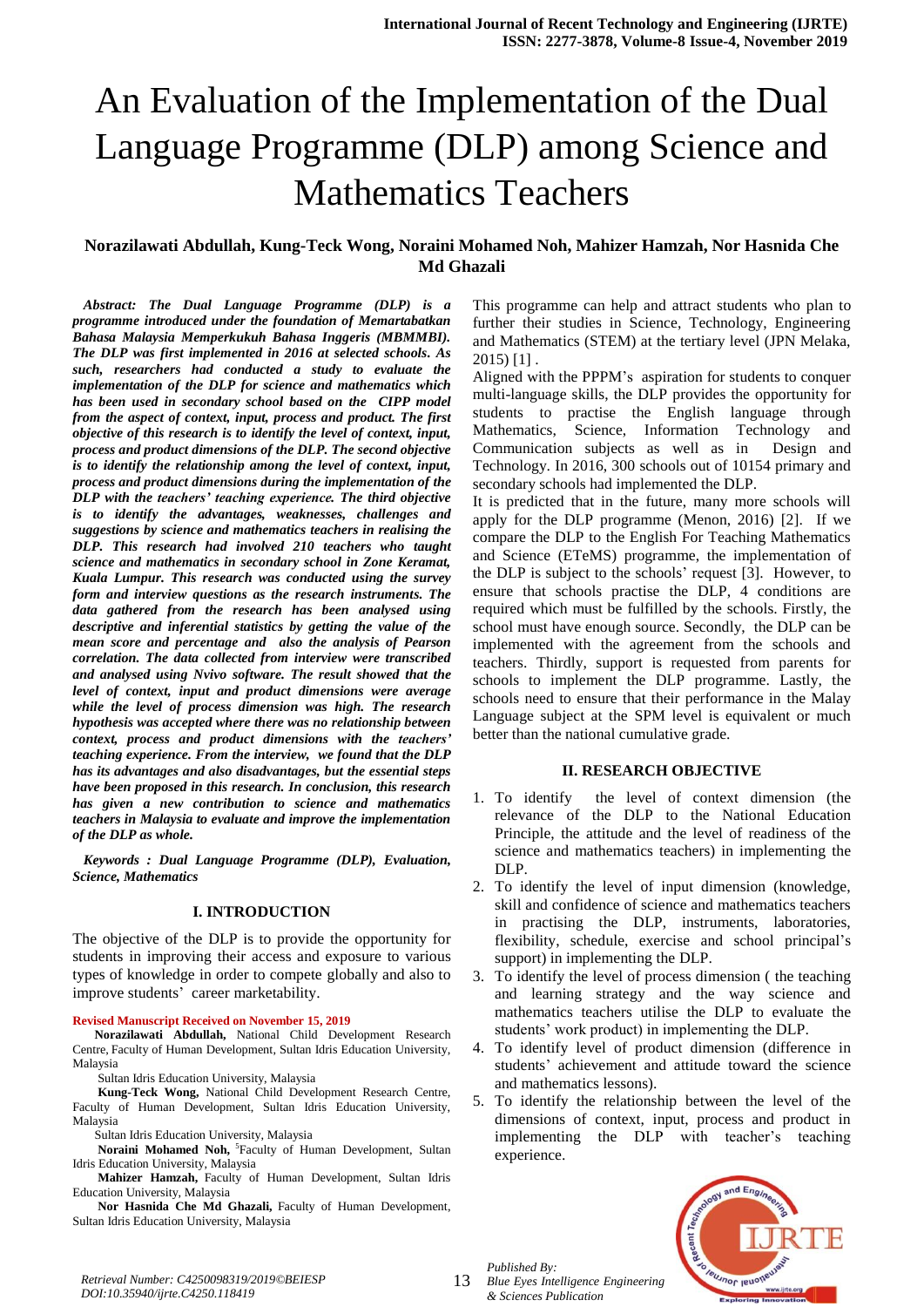# **An Evaluation of the Implementation of the Dual Language Programme (DLP) among Science and Mathematics Teachers**

6. To identify the advantages, disadvantages, challenges and suggestions from science and mathematics teachers towards the DLP.

## **III. RESEARCH HYPOTHESIS**

Ho1: There is no relationship between the level of the context, input, process and product dimensions in implementing the DLP with the teacher's teaching experience.

## **IV. RESEARCH METHODOLOGY**

This research was conducted using the survey method in the quantitative and the qualitative form. The sample involved 210 science and mathematics secondary school teachers in the Keramat Zone, Kuala Lumpur. For the interview, five respondents had been selected to answer the given questionnaire. The instruments used in this research were the questionnaire and structural interview questions adapted from Norazilawati (2016) [4,5]. The pilot test had been conducted involving 25 science and mathematics teachers in the Pudu Zone, Kuala Lumpur. The alpha cronbach reliability value was 0. 879. The data gathered was analysed using the SPSS software for descriptive and inferential analysis (quantitative) while Nvivo was used to analyse interview transcript (qualitative).

## **V. RESULT**

**Table I: Results of objective 1,2,3 and 4 for descriptive analysis.**

| <b>Dimension</b>                                                                                                                                                                                               | Mean | <b>Level</b> |
|----------------------------------------------------------------------------------------------------------------------------------------------------------------------------------------------------------------|------|--------------|
| Context (the relevance of the DLP to National<br>Education Principle, attitude and the level of<br>science and mathematics teachers' readiness)                                                                | 3.31 | Moderate     |
| Input (knowledge, skill and confidence of<br>science and mathematics teachers who were<br>practising the DLP, instruments, laboratories,<br>flexibility, schedule, exercise and school<br>principal's support) | 3.52 | Moderate     |
| <b>Process</b> (teaching and learning strategy and<br>the way science and mathematics teachers<br>who were practising DLP to evaluate students'<br>work product)                                               | 3.81 | High         |
| <b>Product</b> (difference in students' achievement<br>and attitude toward the science and<br>mathematics lessons).                                                                                            | 3.20 | Moderate     |

**Table II : Results of objective 5 for inferential analysis. The hypothesis is accepted.**

| THE Hypothesis is accepted.                                                                                                                                                                                         |                                         |                 |  |
|---------------------------------------------------------------------------------------------------------------------------------------------------------------------------------------------------------------------|-----------------------------------------|-----------------|--|
| <b>Dimension</b>                                                                                                                                                                                                    | <b>Correlation value Relationship</b>   |                 |  |
| <b>Context</b> (the relevance of the<br>DLP to the National Education<br>Principle, attitude and the level<br>of science and mathematics<br>teachers readiness)                                                     | $[r = -0.070, p =$<br>$0.461 > 0.05$ .  | No relationship |  |
| <b>Input</b> (knowledge, skill and<br>confidence of science and<br>mathematics teachers in<br>practising the DLP,<br>instruments, laboratories,<br>looseness, schedule, exercise<br>and school principle's support) | $[r = -0.040, p =$<br>$0.673 > 0.05$ ]. | No relationship |  |
| <b>Process</b> (teaching and learning<br>strategy and the way science<br>and mathematics teachers who<br>were practising the DLP<br>evaluated students' work                                                        | $[r = -0.003, p =$<br>0.973 > 0.05      | No relationship |  |

| product)                      |                                    |  |
|-------------------------------|------------------------------------|--|
| <b>Product</b> (difference in | $[r = -0.027, p =$ No relationship |  |
| students' achievement and     | $0.779 > 0.051$ .                  |  |
| attitude towards science and  |                                    |  |
| mathematics lesson).          |                                    |  |

| Table III: Result for objective 6 |                                                                                                                                                                                                                                                                                                                                                                                                                                                                                                                                                                                                                                                                                                                                                                                                                                                                                                                                                                                                                                                                                                                                                                                                |  |
|-----------------------------------|------------------------------------------------------------------------------------------------------------------------------------------------------------------------------------------------------------------------------------------------------------------------------------------------------------------------------------------------------------------------------------------------------------------------------------------------------------------------------------------------------------------------------------------------------------------------------------------------------------------------------------------------------------------------------------------------------------------------------------------------------------------------------------------------------------------------------------------------------------------------------------------------------------------------------------------------------------------------------------------------------------------------------------------------------------------------------------------------------------------------------------------------------------------------------------------------|--|
| <b>Element</b>                    |                                                                                                                                                                                                                                                                                                                                                                                                                                                                                                                                                                                                                                                                                                                                                                                                                                                                                                                                                                                                                                                                                                                                                                                                |  |
| <b>Goodness</b>                   | The DLP was able to capture the students' interest to<br>pursue study in Science, Technology, Engineering and<br>Mathematics field (STEM). It increased the period of<br>time students were exposed to the English language<br>which indirectly can improve their English. It also<br>helped in terms of students' readiness in the future.<br>This is because they won't get nervous to cope with a<br>higher level of education and career because the<br>knowledge of the English language is given a<br>top<br>priority in job selection nowadays.                                                                                                                                                                                                                                                                                                                                                                                                                                                                                                                                                                                                                                         |  |
| Weakness/                         | The DLP and ETeMS both neglected the foundation                                                                                                                                                                                                                                                                                                                                                                                                                                                                                                                                                                                                                                                                                                                                                                                                                                                                                                                                                                                                                                                                                                                                                |  |
| challenge                         | of National language. PPSMI had been abolished<br>because it clearly failed to strengthen national<br>education. It showed a bad effect when applied to two<br>subject lessons and the results would be much worse if<br>it was applied to the others. The respondents said that<br>it was so inappropriate for the government to keep<br>investing money into a programme that would only<br>repeat the failure that had been caused by the ETeMS.<br>The respondents also said that the foundation of the<br>DLP would never overcome students' weakness in<br>mastering English language because the main problem<br>was the English language itself. The worst effect<br>caused by ETeMS during the implementation from<br>2003-2015 was the decrease of number of students<br>that managed to further their studies in Science stream<br>in Form 4 and 5 in all schools in Malaysia. This<br>showed a very clear sign towards the students' mastery<br>and interest in Science specifically. In conclusion, the<br>implementation of the DLP was irrational to be<br>implemented as it was done in a rush without detailed<br>evaluation and without taking into account many<br>factors. |  |
| <b>Suggestion</b>                 | The respondents suggested a few ways to improve the<br>effectiveness of the DLP implementation i.e the KPM/<br>LPM/ JPN/ PPD need to give high commitment in<br>implementing the DLP so the quality will be<br>guaranteed. The authorities are advised to ensure that<br>all information about the DLP is directly disseminated<br>to the teachers. There is also a need for training,<br>courses, monitoring and continuous support from the<br>aspect of planning or implementing process.                                                                                                                                                                                                                                                                                                                                                                                                                                                                                                                                                                                                                                                                                                   |  |

## **VI. CONCLUSION**

In conclusion, the results from this study showed that the levels of context, input and product dimensions were moderate while the level of process dimension was high. The research hypothesis was accepted where the analysis of Pearson correlation showed that there was no significant relationship between the levels of context, input, process and product dimension in the implementation of the DLP with the science and mathematics teachers' teaching experience. Generally, the majority of interview respondents said there were many advantages of the DLP such as it managed to help and attract students' interest to further study in STEM, increased the period of students' exposure to English language and prepared them for future careers. However, the disadvantages in the DLP cannot be overcome by all the advantages. It has been predicted that the DLP would fail, following in the steps of ETeMS. It is suggested that KPM must take a step forward by introducing other solutions such as providing training,

*Published By: Blue Eyes Intelligence Engineering & Sciences Publication*